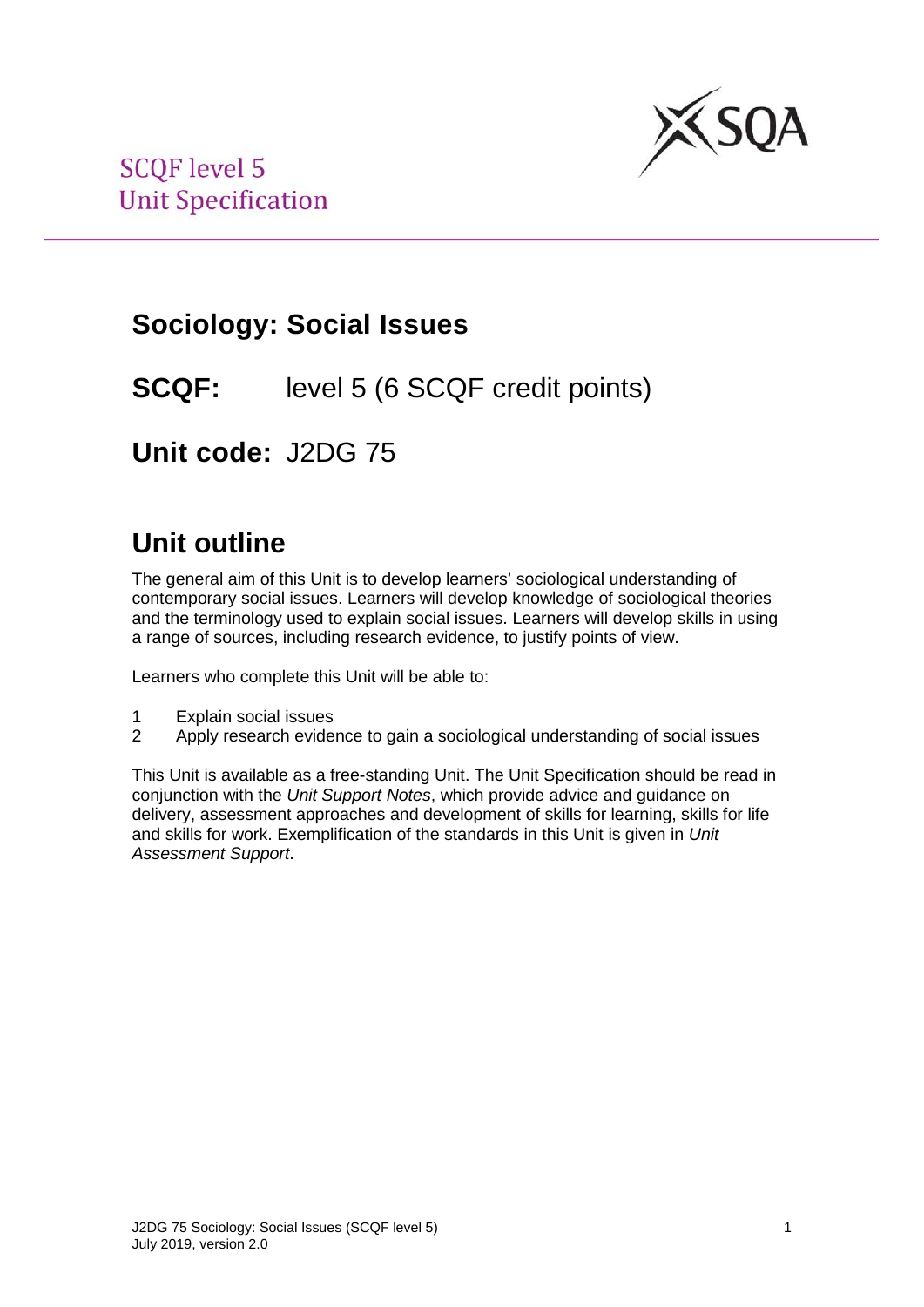### **Recommended entry**

Entry to this Unit is at the discretion of the centre. However, learners would normally be expected to have attained the skills, knowledge and understanding required by one or more of the following or equivalent qualifications and/or experience:

- ♦ National 4 People and Society Course or relevant component Units
- ♦ National 4 Modern Studies Course or relevant component Units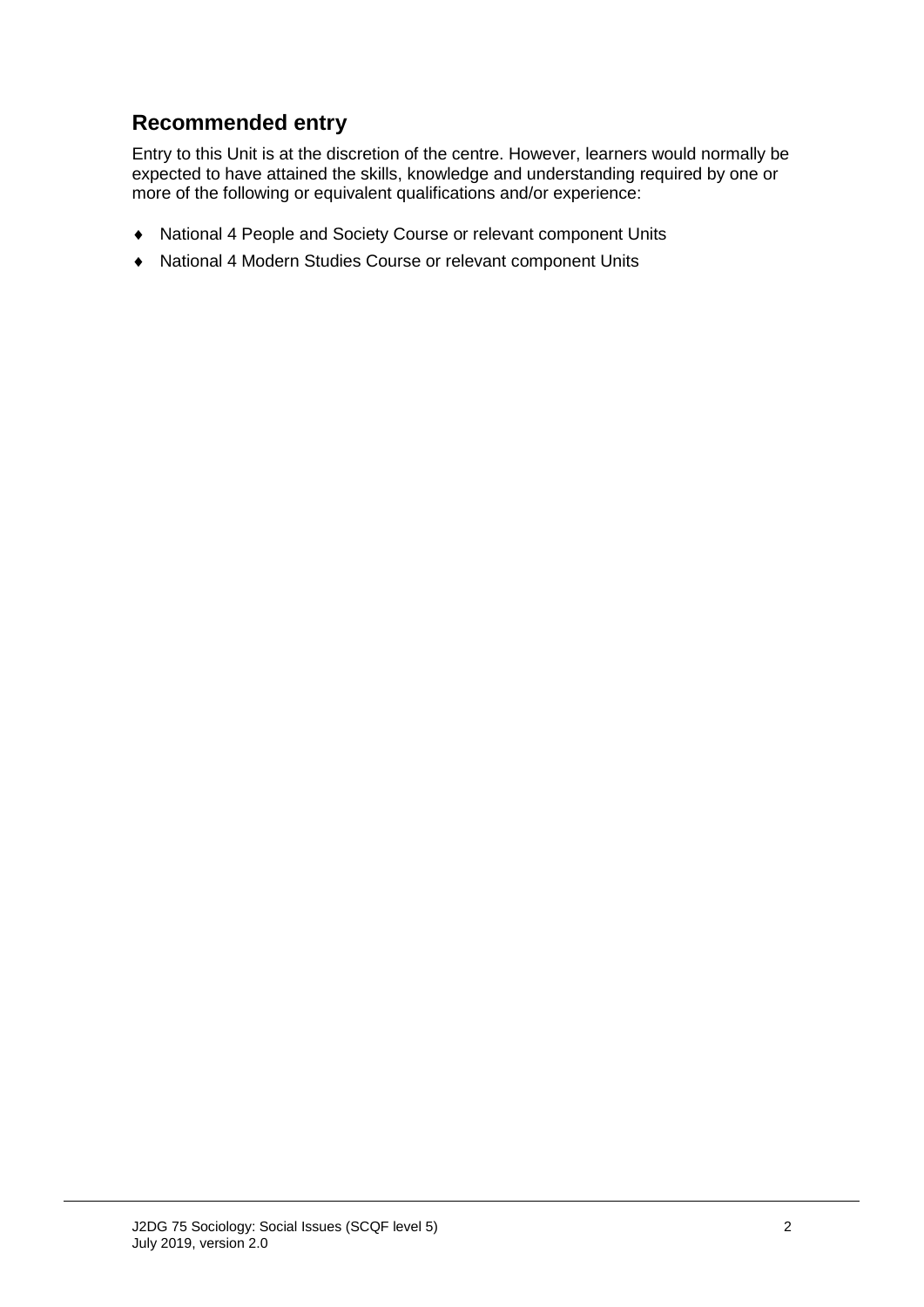### **Equality and inclusion**

This Unit Specification has been designed to ensure that there are no unnecessary barriers to learning or assessment. The individual needs of learners should be taken into account when planning learning experiences, selecting assessment methods or considering alternative evidence. For further information, please refer to the *Unit Support Notes.*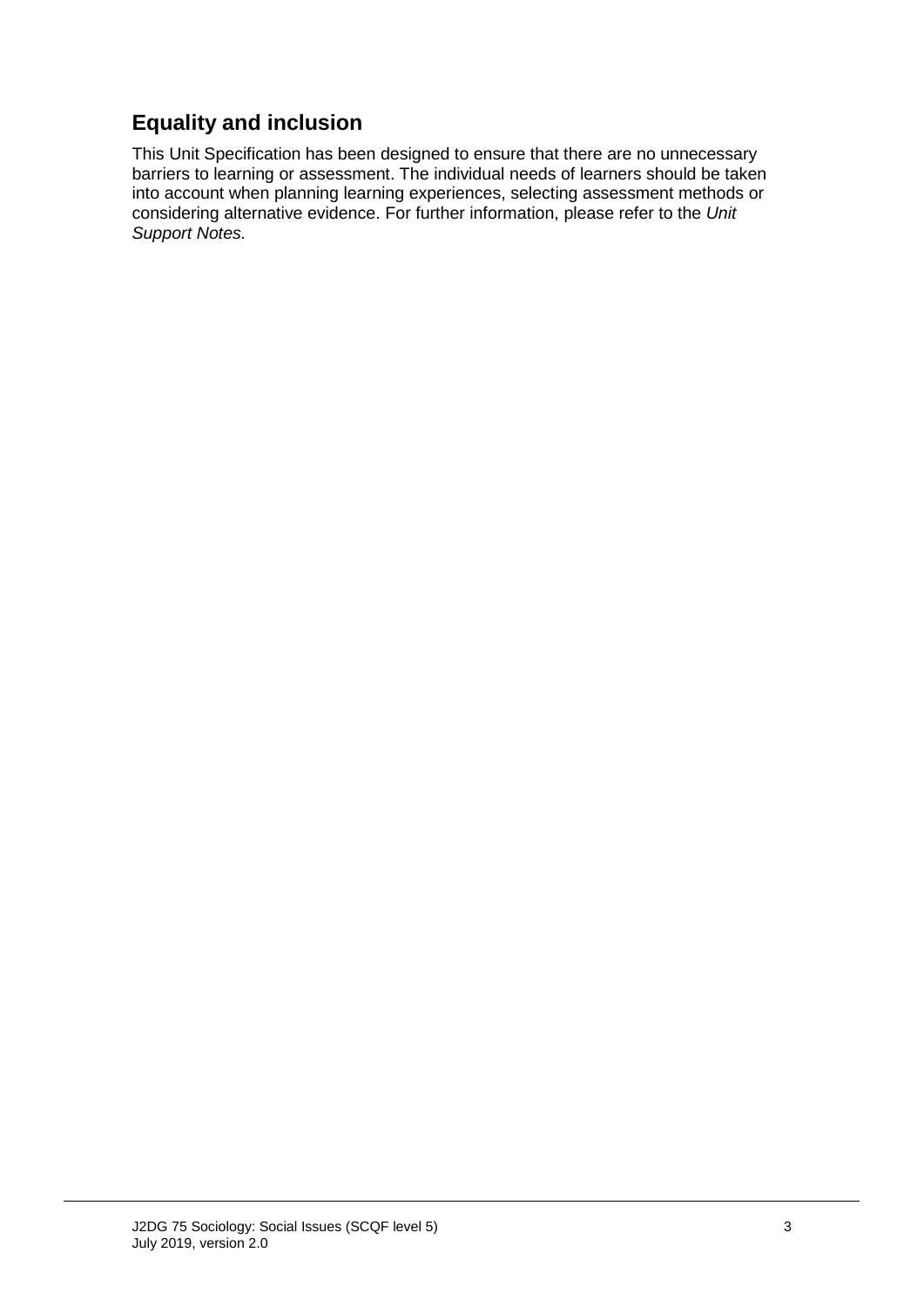# **Standards**

### **Outcomes and Assessment Standards**

### **Outcome 1**

The learner will:

#### **1 Explain social issues by:**

- 1.1 Describing a contemporary social issue with reference to evidence from different sources
- 1.2 Explaining the social issue using sociological theories, one of which takes a structural perspective
- 1.3 Describing one similarity and two differences in how the theories can be used to explain the chosen social issue

### **Outcome 2**

The learner will:

- **2 Apply research evidence to gain a sociological understanding of social issues by:**
- 2.1 Explaining the role of research evidence in sociology<br>2.2 Interpreting research evidence and using the interpre
- Interpreting research evidence and using the interpretation to support sociological explanations of a contemporary social issue

### **Evidence Requirements for the Unit**

Assessors should use their professional judgement, subject knowledge and experience, and understanding of their learners, to determine the most appropriate ways to generate evidence and the conditions and contexts in which they are used.

Exemplification of assessment is provided in *Unit Assessment Support*. Advice and guidance on possible approaches to assessment is provided in the *Unit Support Notes*.

### **Assessment standard thresholds**

If a candidate successfully meets the requirements of the specified number of Assessment Standards they will be judged to have passed the Unit overall and no further re-assessment will be required.

The specific requirements for this Unit is as follows:

♦ For Assessment Standard 1.1, only one source is required.

It should be noted that there will still be the requirement for candidates to be given the opportunity to meet all Assessment Standards. The above threshold has been put in place to reduce the volume of re-assessment where that is required.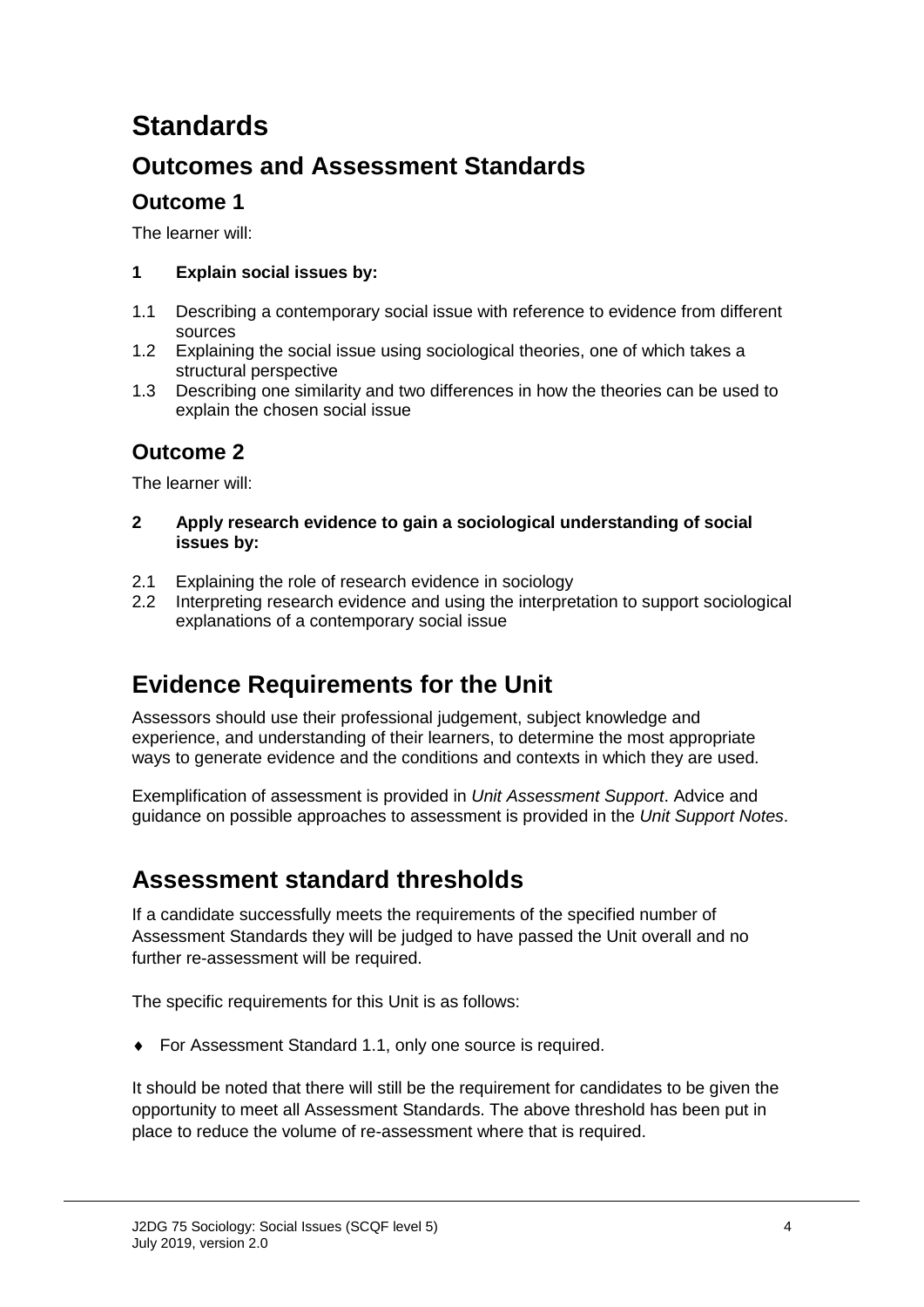# **Development of skills for learning, skills for life and skills for work**

It is expected that learners will develop broad, generic skills through this Unit. The skills that learners will be expected to improve on and develop through the Unit are based on SQA's *Skills Framework: Skills for Learning, Skills for Life and Skills for Work* and are drawn from the main skills areas listed below. These must be built into the Unit where there are appropriate opportunities.

#### **1 Literacy**

1.3 Listening and talking

#### **3 Health and wellbeing**

- 3.1 Personal learning
- **4 Employability, enterprise and citizenship**
- 4.6 Citizenship

#### **5 Thinking skills**

- 5.3 Applying
- 5.4 Analysing and evaluating

Amplification of these is given in SQA's *Skills Framework: Skills for Learning, Skills for Life and Skills for Work.* The level of these skills should be at the same SCQF level as the Unit and be consistent with the SCQF level descriptor. Further information on building in skills for learning, skills for life and skills for work is given in the *Unit Support Notes.*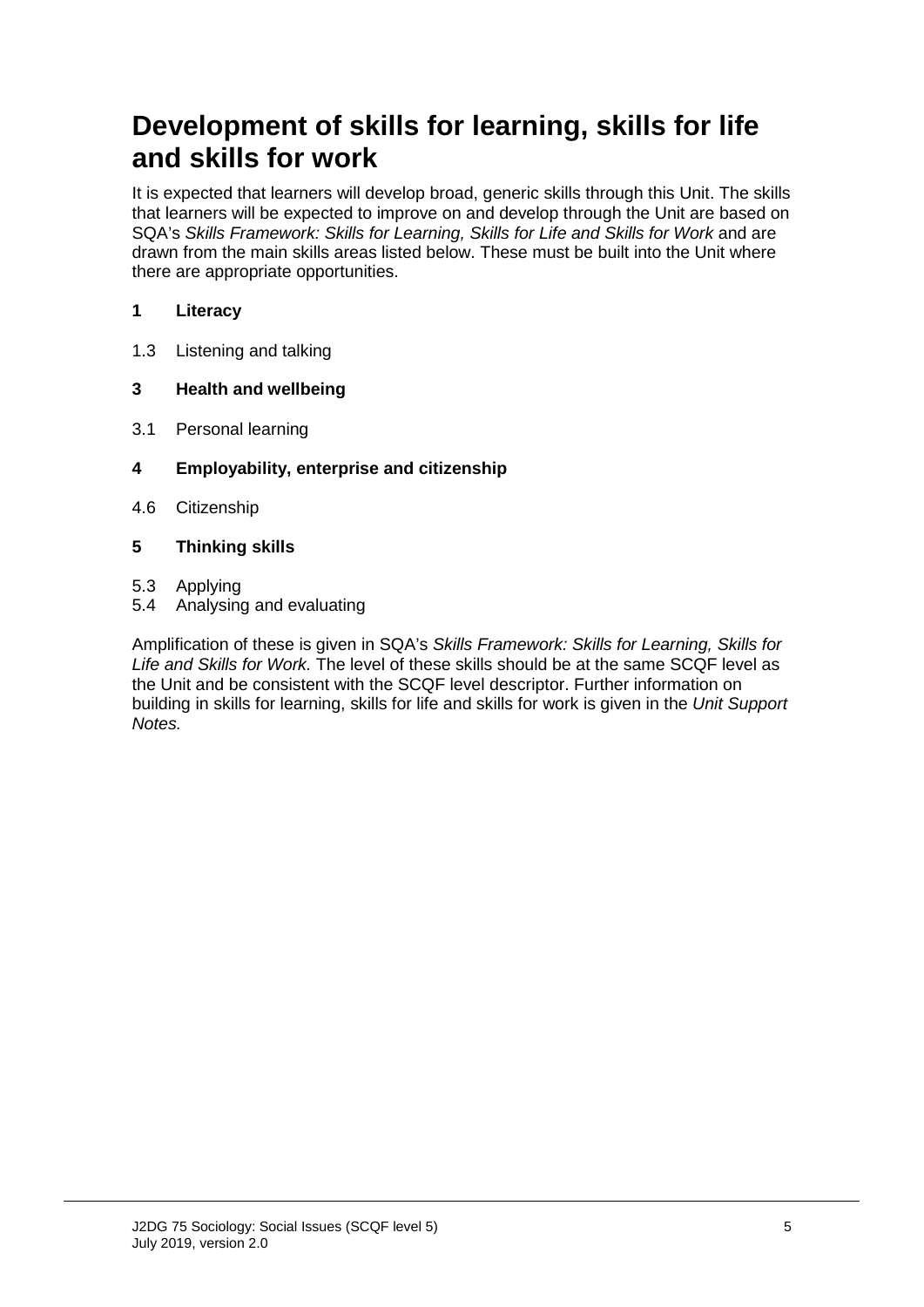# **Appendix: Unit support notes**

### **Introduction**

These support notes are not mandatory. They provide advice and guidance on approaches to delivering and assessing this Unit. They are intended for teachers and lecturers who are delivering this Unit. They should be read in conjunction with:

- ♦ the *Unit Specification*
- ♦ the *Unit Assessment Support packs*

# **Developing skills, knowledge and understanding**

Teachers and lecturers are free to select the skills, knowledge, understanding and contexts which are most appropriate for delivery in their centres.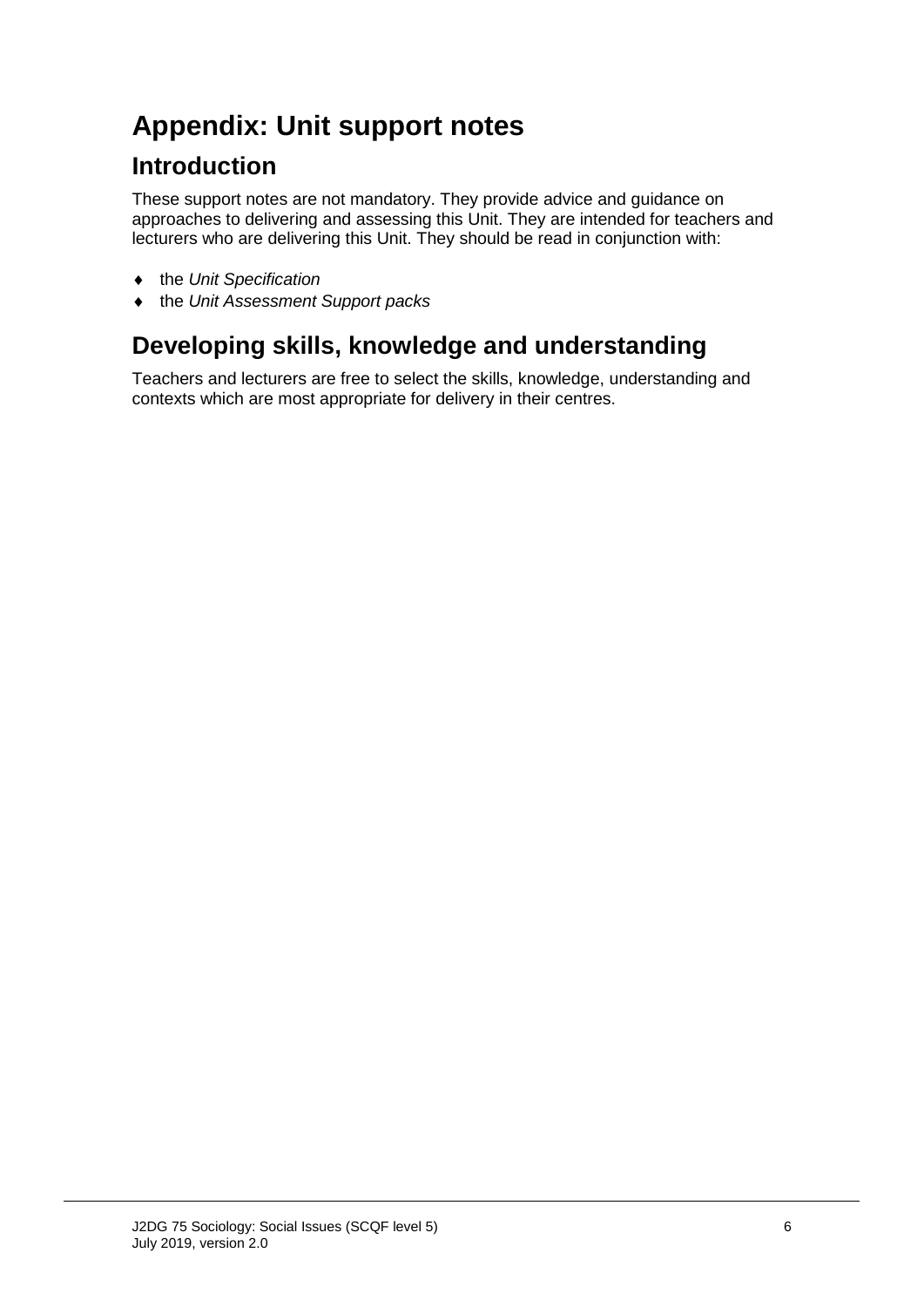# **Approaches to learning, teaching and assessment**

The purpose of this section is to provide general advice and guidance on approaches to learning and teaching.

#### **Overarching guidance**

A wide variety of learning and teaching approaches can be used to deliver the *Social Issues* Unit. The Unit Support Notes provide advice and guidance and some examples of approaches that could be used. At all times, teachers/lecturers should provide opportunities for personalisation and choice to ensure that learning is relevant and motivating. Learning should where possible be relevant to the learners' everyday life, their overall learning programme and/or work and leisure.

#### **Sequencing and timing**

The *Social Issues* Unit consists of two Outcomes, which can be delivered and assessed in a variety of ways to promote personalisation and choice.

#### **Possible approaches to learning and teaching**

A rich and supportive learning environment should be provided to enable learners to achieve the best they can. This could include approaches which include:

- ♦ Development of investigative skills
- ♦ Development of simple evaluative skills by discussing the relative merits of different ideas
- ♦ Asking learners to explain or show their thinking
- ♦ Collaborative and independent learning
- ♦ Discussion around new concepts and how they can be applied
- ♦ Using technology where appropriate

#### **Examples of learning and teaching contexts and opportunities**

#### **Explain social issues**

Learners should be encouraged to recognise the nature of sociological thought, particularly that contrasting theories may offer different yet arguably valid explanations for a social issue, such as social inequality. A simple 'one is right and one is wrong' approach does not work in sociology, and for some learners this may present a challenge.

Describing a social issue with reference to evidence from different sources provides opportunities for personalisation and choice. Social issues can be selected from any aspect of human social life — for example, poverty, education, crime or employment. Learners should develop a glossary of sociological terminology and develop confidence in using this language when describing social issues. Learners can contribute by finding their own examples of social issues. There will be opportunities to help learners to evaluate the quality of evidence. Examples of sources of evidence to be used for assessment could include official statistics or media reports.

Explaining the social issue using two sociological theories, at least one of which takes a structural perspective, allows the learner to understand that theories arise from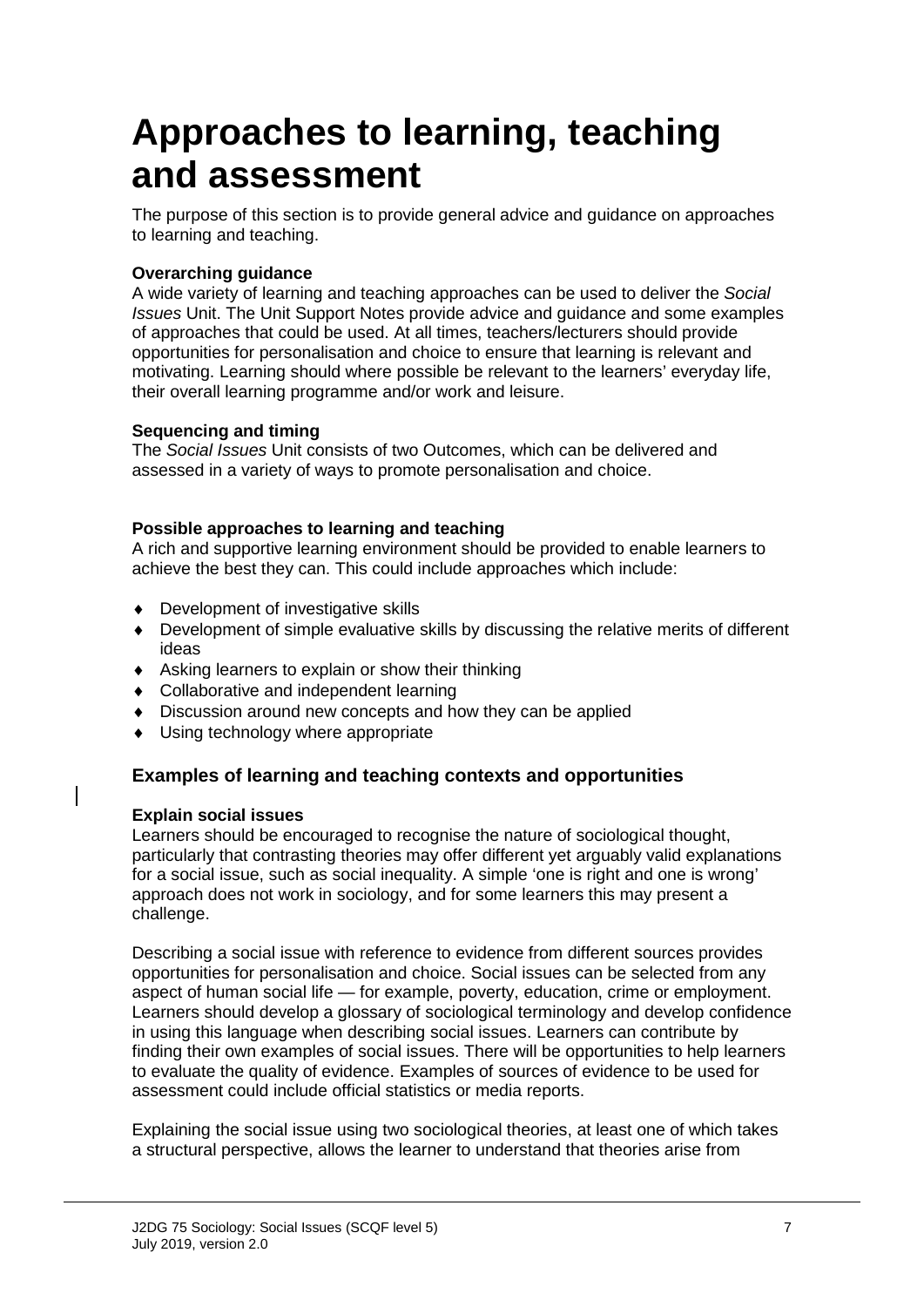different theoretical perspectives. A broad overview of perspectives will set the context, and then two theories, one of which should be structural, should be used to explain the issue. Theories that present contrasting ideas will give the best possible basis for comparing the two theories.

Describing one similarity and two differences in relation to the chosen issue enables learners to develop simple analytical skills. Learners are required to recognise the similarities and differences between contrasting theories. Ideally, learners should discover these through discussion, and in the context of the chosen social issue, rather than approach this as rote learning and being given information.

**Discussion and activities:** Games that include an element of inequality (eg a task in which one team has more resources than the others) can open the subject up in a realistic way. Learners can be encouraged to discuss their feelings as either the privileged team or the disadvantaged team. Prepared source material from the media and official statistics can be used to make the nature of inequality more real. Discussion about different groups and their experience of inequality will help learners to recognise complex relationships eg race, gender, and disability. Theories can be presented as explanations for inequality, and learners can discuss how convinced they are by the explanations.

One approach may be to offer an explanation of several theories and allow learners to argue between them which two offer the most useful explanation. This encourages analytical thought at a level that most learners can engage with.

Finding similarities and differences is a more challenging task. Learners will benefit from, with support attempting to work these out themselves rather than be presented with them as facts to be learned. Once again, this approach fosters analytical skills and prepares students for assessment and more advanced study. Formative assessment opportunities will enable learners to become confident in their knowledge and understanding prior to Unit assessment.

For example, learners could investigate the topic of income inequality using current events. For this topic it may be useful to compare two structural theories (conflict and consensus). Teaching could begin with learning and teaching activities on Marxism and Functionalism to lay down the necessary understanding. The very real conflict between workers and the financially powerful owners or controllers of workplaces can be illustrated with media reports of strikes and demonstrations. The functionalist or New Right view is also clearly in evidence with statements made by government concerning cuts to benefits and the need for the general population to 'tighten belts'. The sources available to illustrate these ideas are numerous.

Official statistics will also demonstrate the impact of the downturn on the general population.

Debate and discussion can usefully be employed to encourage learners to take a more analytical approach.

Learning can be extended by introducing interactionist ideas, eg do social media have an impact on people's perceptions of what is happening? Do cartoons posted on the internet regarding the inequalities in society have an impact on people's ideas? Some of these cartoons may be shown in the classroom to demonstrate their impact.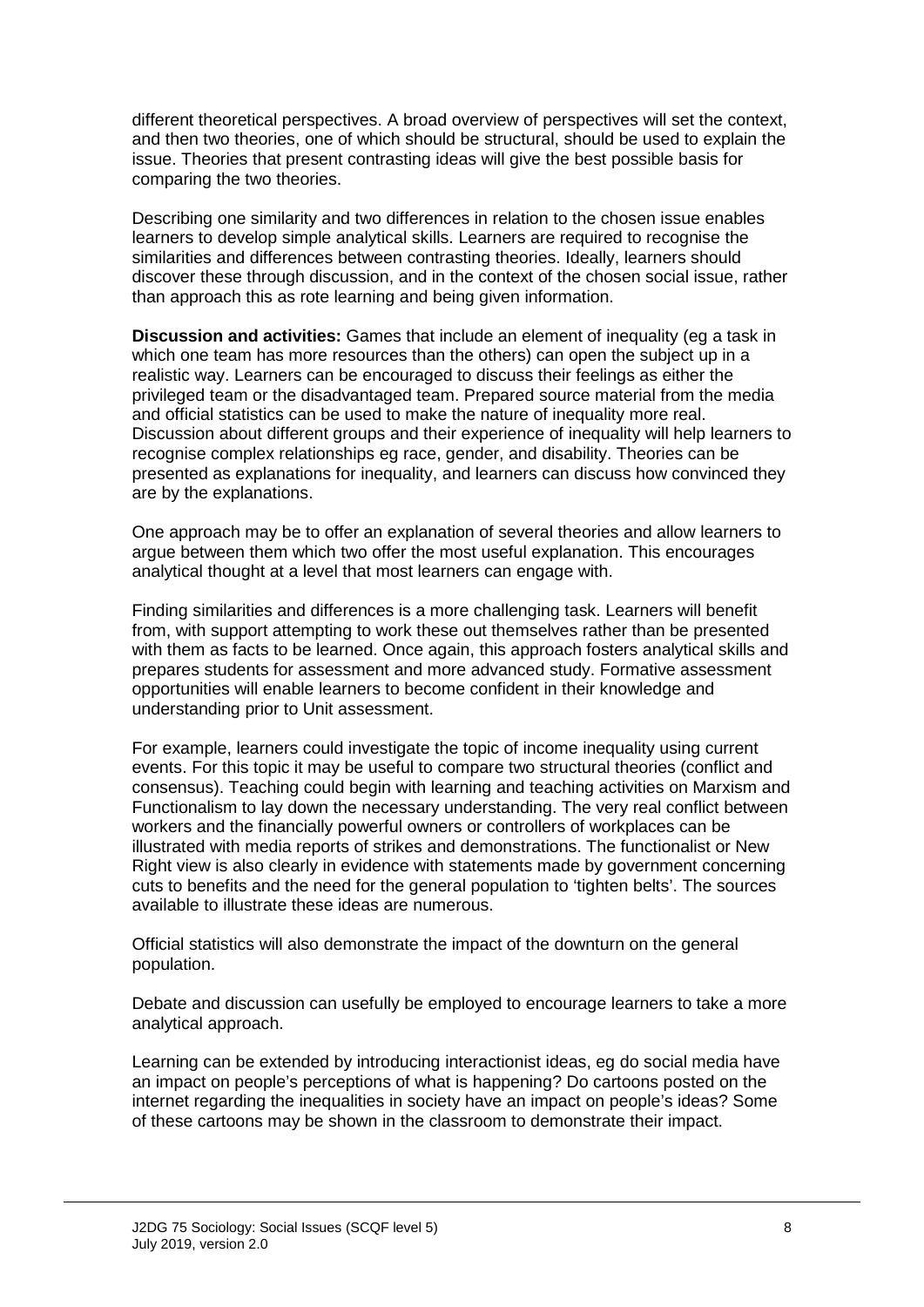**Tasks to encourage naturally occurring evidence for Unit Assessment** may include presentation of contrasting perspectives in the form of a debate, a dramatic presentation, a large wall diagram using mind mapping or graphic representation. Learners could explain the different points of view, demonstrating that there is an element of truth in both sides of the argument.

**Apply research evidence to gain a sociological understanding of social issues** Learners should be encouraged to recognise that modern sociology considers a range of ideas and research methods and the majority of sociologists will take an eclectic approach to research.

To apply research evidence to gain a sociological understanding of social issues learners should develop an awareness of the nature and purpose of research in sociology. Learners should explain the way in which evidence from research offers a sociological rather than individualistic explanation for the social issue. Teaching should focus on research evidence on the chosen type of inequality and the role of research evidence should be explained with specific reference to the issue.

Interpreting information, for example from two secondary sources, and using this to support sociological explanations of the chosen social issue, will enable learners to demonstrate an ability to interpret information from secondary sources which could be presented in two different ways (eg graph/pie chart and report). Interpretation of the sources could include reference to sociological theories.

Teachers should provide learners with a range of secondary sources to choose from.

**Discussion and activities:** Learners may benefit from attempting to present some given data into graphs or pie charts in order to understand the process in reverse. Interpreting data requires an understanding of the use of the graphical tools used to represent it.

Evidence could be sourced from reputable contemporary media reports on inequality and presented to learners in a range of formats to encourage interpretation of different types of source materials.

The requirement to use **evidence to support sociological explanations** requires the application of sociological thinking. Learners should be encouraged to use the understanding gained throughout the Unit to inform this task, using the sociological explanations from the theories covered. This can be expressed in a straightforward way, and learners should consider how each of the two contrasting theories might interpret the evidence.

For example, the role of research of evidence on income inequality can be discussed in terms of the difference between individualistic and sociological explanations for both the cause and the impact of income inequality.

**Research example:** The Joseph Rowntree Foundation (JRF) has a number of useful resources that may be used. For example 'The riots: what are the lessons from JRF's work in communities' uses a wide range of data to demonstrate the impact of poverty and other social problems. There is discussion of misconceptions and stereotypes that can be used to remind learners of the role of interpretive sociology.

♦ **Evidence** from National Statistics can be helpful in encouraging learners to interpret different forms of charts and other graphical methods.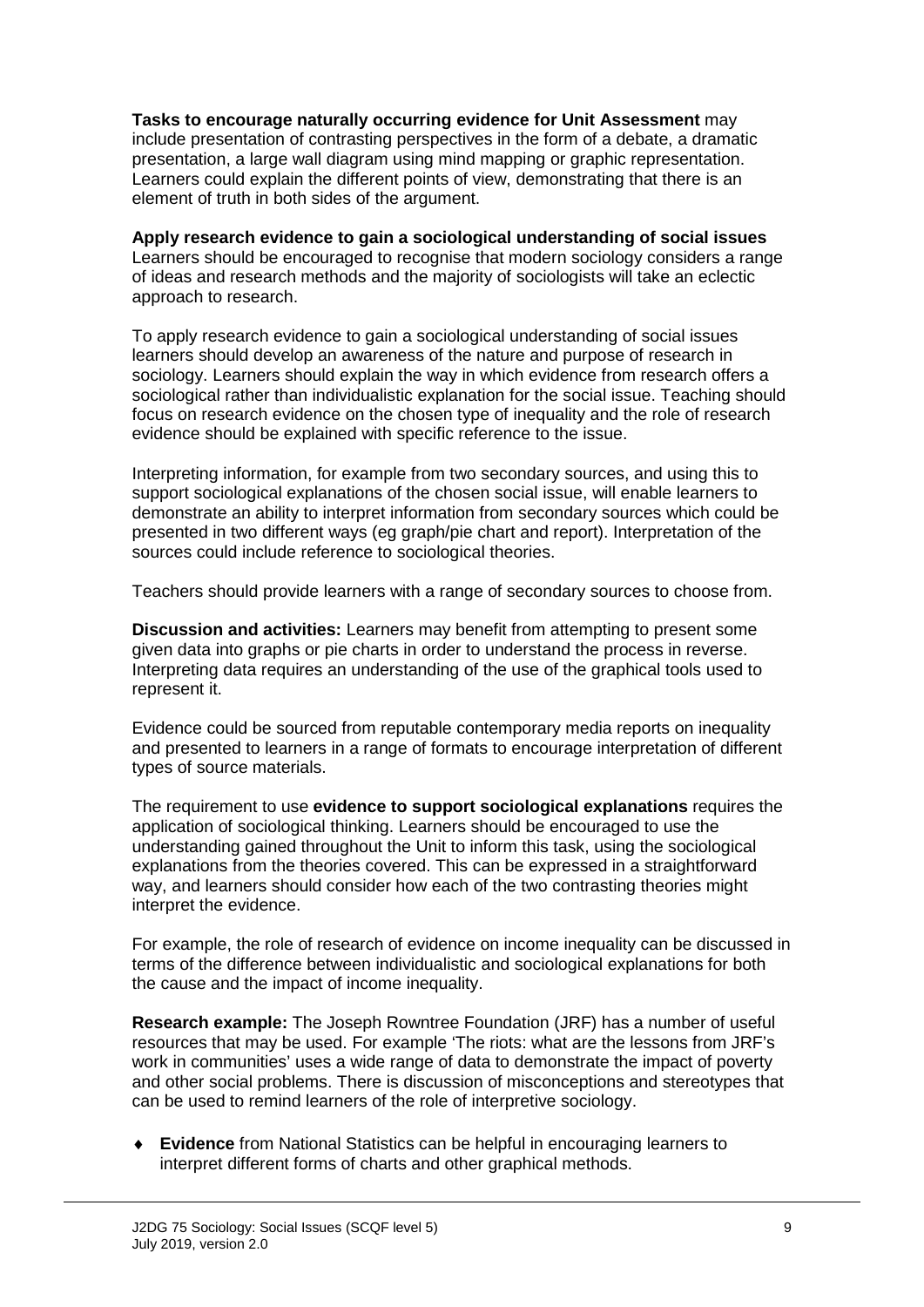**Naturally occurring evidence could be gained from** using the JRF study to find different ways in which data has been gathered eg interviews, observation, comparison of different areas, case studies, statistical evidence. Learners could be given a short source passage from the study and examples of National Statistics, and be tasked with interpreting the material using sociological thinking on income inequality. A recognition of the need for different forms of evidence for different uses would demonstrate a high level of understanding.

**Assessment** could incorporate learning from both Outcomes by presenting a project on the chosen topic. Learners may benefit from being given a 'route map' through the stages of sociological understanding achieved in the outcome, ie:

- The connection between theory and perspectives.
- ♦ How different theories can give different but equally valid explanations of a social issue.
- ♦ How research evidence can be used both to give an explanation of a social issue and as a means for change.
- ♦ Demonstrating the ability to interpret evidence by explaining what has been shown and how it can make a difference either to attitudes or to social policy.

The project could be a paired or group project but learners must show evidence of personal learning. This could be achieved by:

- ♦ Discussing or presenting the project.
- ♦ Responses to short questions in a controlled setting.

# **Combining assessment within Units**

Centres may deliver the learning and teaching of the unit in a holistic, integrated fashion. Ideally, the assessment approach should also be holistic.

The two Outcomes in this Unit encompass a set of coherent Assessment Standards designed to make it possible to assess learning as a whole. A holistic approach to assessment will enrich the assessment process for the learner, avoid duplication of assessment, provide more time for learning and teaching and allow centres to manage the assessment process more efficiently. Evidence may be therefore be gathered for the Unit as a whole through one assessment and a single context or by using different assessments and more than one context for each Outcome. Whichever approach is used, it must be clear how the evidence covers each Outcome.

Learners' readiness for assessment can be established through learning logs as described earlier. Learners can keep brief records of what they feel secure about and what they need to work on. This approach can be useful in developing autonomous learning. Informal peer assessment can also be used in this context.

For information on assessment and reassessment, teachers and lecturers should refer to [SQA's Guide to Assessment,](http://www.sqa.org.uk/files_ccc/Guide_To_Assessment.pdf) available on the SQA website.